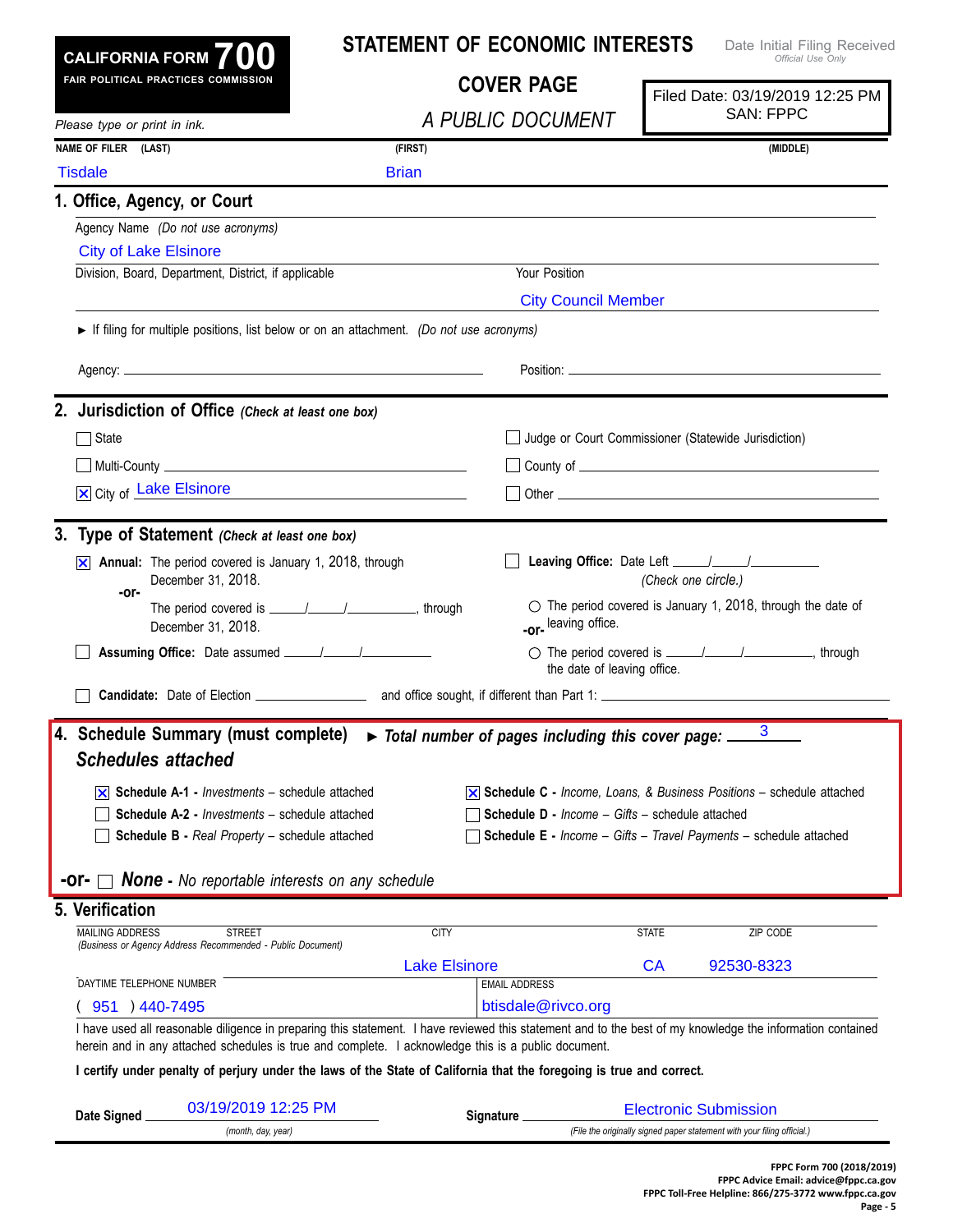|                                    | <b>SCHEDULE A-1</b>                                                                                                |                                                                           |                                                                    |
|------------------------------------|--------------------------------------------------------------------------------------------------------------------|---------------------------------------------------------------------------|--------------------------------------------------------------------|
| <b>Investments</b>                 |                                                                                                                    |                                                                           | <b>CALIFORNIA FORM</b><br>FAIR POLITICAL PRACTICES COMMISSION      |
| Stocks, Bonds, and Other Interests |                                                                                                                    |                                                                           | Name                                                               |
|                                    | (Ownership Interest is Less Than 10%)                                                                              |                                                                           | <b>Brian Tisdale</b>                                               |
|                                    | Investments must be itemized.                                                                                      |                                                                           |                                                                    |
|                                    | Do not attach brokerage or financial statements.<br>NAME OF BUSINESS ENTITY                                        | NAME OF BUSINESS ENTITY                                                   |                                                                    |
|                                    | <b>Nationwide Retirement Solutions</b>                                                                             |                                                                           |                                                                    |
|                                    | GENERAL DESCRIPTION OF THIS BUSINESS                                                                               | GENERAL DESCRIPTION OF THIS BUSINESS                                      |                                                                    |
|                                    | <b>Retirement</b>                                                                                                  |                                                                           |                                                                    |
|                                    | <b>FAIR MARKET VALUE</b>                                                                                           | <b>FAIR MARKET VALUE</b>                                                  |                                                                    |
|                                    | $$2,000 - $10,000$<br>$ \mathsf{x} $ \$10,001 - \$100,000                                                          | $$2,000 - $10,000$                                                        | $$10,001 - $100,000$                                               |
|                                    | \$100,001 - \$1,000,000<br>Over \$1,000,000                                                                        | $$100,001 - $1,000,000$                                                   | Over \$1,000,000                                                   |
|                                    | NATURE OF INVESTMENT Retirement                                                                                    | NATURE OF INVESTMENT                                                      |                                                                    |
|                                    | $ \mathsf{x} $ Other<br>Stock<br>(Describe)                                                                        | Other.<br>Stock                                                           | (Describe)                                                         |
|                                    | Partnership ◯ Income Received of \$0 - \$499<br>$\bigcirc$ Income Received of \$500 or More (Report on Schedule C) | Partnership $\bigcirc$ Income Received of \$0 - \$499                     | ◯ Income Received of \$500 or More (Report on Schedule C)          |
|                                    |                                                                                                                    |                                                                           |                                                                    |
|                                    | IF APPLICABLE, LIST DATE:                                                                                          | IF APPLICABLE, LIST DATE:                                                 |                                                                    |
|                                    | 18<br>18.                                                                                                          | 18                                                                        | 18.                                                                |
|                                    | <b>DISPOSED</b><br><b>ACQUIRED</b>                                                                                 | <b>ACQUIRED</b>                                                           | <b>DISPOSED</b>                                                    |
|                                    | NAME OF BUSINESS ENTITY                                                                                            | NAME OF BUSINESS ENTITY                                                   |                                                                    |
|                                    | <b>GENERAL DESCRIPTION OF THIS BUSINESS</b>                                                                        | <b>GENERAL DESCRIPTION OF THIS BUSINESS</b>                               |                                                                    |
|                                    |                                                                                                                    |                                                                           |                                                                    |
|                                    | <b>FAIR MARKET VALUE</b>                                                                                           | <b>FAIR MARKET VALUE</b>                                                  |                                                                    |
|                                    | $$2,000 - $10,000$<br>$$10,001 - $100,000$                                                                         | \$2,000 - \$10,000                                                        | $$10,001 - $100,000$                                               |
|                                    | Over \$1,000,000<br>$$100,001 - $1,000,000$                                                                        | $\vert$ \$100,001 - \$1,000,000                                           | Over \$1,000,000                                                   |
|                                    | NATURE OF INVESTMENT                                                                                               | NATURE OF INVESTMENT                                                      |                                                                    |
|                                    | Stock<br>Other<br>(Describe)                                                                                       | Other<br><b>Stock</b>                                                     | (Describe)                                                         |
|                                    | Partnership ◯ Income Received of \$0 - \$499<br>$\bigcirc$ Income Received of \$500 or More (Report on Schedule C) | Partnership ◯ Income Received of \$0 - \$499                              | $\bigcirc$ Income Received of \$500 or More (Report on Schedule C) |
|                                    |                                                                                                                    |                                                                           |                                                                    |
|                                    | IF APPLICABLE, LIST DATE:                                                                                          | IF APPLICABLE, LIST DATE:                                                 |                                                                    |
|                                    | , 18<br>18                                                                                                         | , 18                                                                      | , 18                                                               |
|                                    | ACQUIRED<br><b>DISPOSED</b>                                                                                        | <b>ACQUIRED</b>                                                           | <b>DISPOSED</b>                                                    |
|                                    | NAME OF BUSINESS ENTITY                                                                                            | NAME OF BUSINESS ENTITY                                                   |                                                                    |
|                                    |                                                                                                                    |                                                                           |                                                                    |
|                                    | GENERAL DESCRIPTION OF THIS BUSINESS                                                                               | GENERAL DESCRIPTION OF THIS BUSINESS                                      |                                                                    |
|                                    |                                                                                                                    |                                                                           |                                                                    |
|                                    | <b>FAIR MARKET VALUE</b>                                                                                           | FAIR MARKET VALUE                                                         |                                                                    |
|                                    | $$2,000 - $10,000$<br>$$10,001 - $100,000$<br>$$100,001 - $1,000,000$<br>Over \$1,000,000                          | $\frac{1}{2}$ \$2,000 - \$10,000<br>$\frac{1}{2}$ \$100,001 - \$1,000,000 | $$10,001 - $100,000$<br>Over \$1,000,000                           |
|                                    |                                                                                                                    |                                                                           |                                                                    |
|                                    | NATURE OF INVESTMENT<br>Other _<br>Stock                                                                           | NATURE OF INVESTMENT<br>Stock<br>Other _                                  |                                                                    |
|                                    | (Describe)<br>Partnership $\bigcirc$ Income Received of \$0 - \$499                                                | Partnership $\bigcirc$ Income Received of \$0 - \$499                     | (Describe)                                                         |
|                                    | ◯ Income Received of \$500 or More (Report on Schedule C)                                                          |                                                                           | $\bigcirc$ Income Received of \$500 or More (Report on Schedule C) |
|                                    | IF APPLICABLE, LIST DATE:                                                                                          | IF APPLICABLE, LIST DATE:                                                 |                                                                    |
|                                    | , 18<br>$\frac{1}{1}$ $\frac{18}{18}$                                                                              | _/_____/_18                                                               | , 18<br>$\overline{1}$                                             |
|                                    | <b>ACQUIRED</b><br><b>DISPOSED</b>                                                                                 | <b>ACQUIRED</b>                                                           | <b>DISPOSED</b>                                                    |
|                                    |                                                                                                                    |                                                                           |                                                                    |

**Comments:**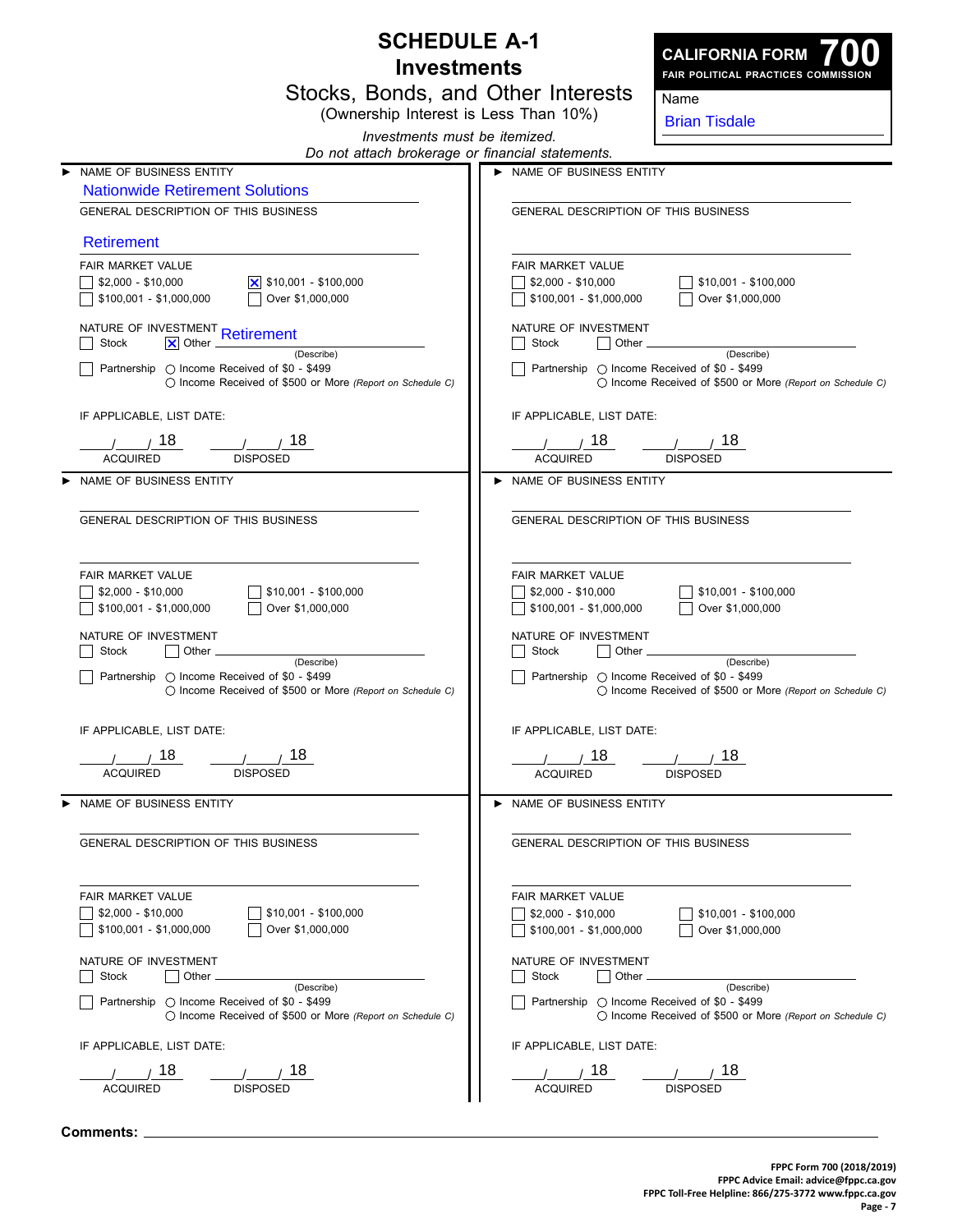## **Schedule C Income, Loans, & Business Positions**

(Other than Gifts and Travel Payments)

**CALIFORNIA FORM**

**700 Fair Political Practices Commission**

## Name

Brian Tisdale

| 1. INCOME RECEIVED                                                                                                                                                             | 1. INCOME RECEIVED                                                                                                                                                            |
|--------------------------------------------------------------------------------------------------------------------------------------------------------------------------------|-------------------------------------------------------------------------------------------------------------------------------------------------------------------------------|
| NAME OF SOURCE OF INCOME                                                                                                                                                       | NAME OF SOURCE OF INCOME                                                                                                                                                      |
| <b>County of Riverside</b>                                                                                                                                                     | Defense Fianance and Accounting Services                                                                                                                                      |
| ADDRESS (Business Address Acceptable)                                                                                                                                          | ADDRESS (Business Address Acceptable)                                                                                                                                         |
| 4080 Lemon Street, Riverside CA 92501                                                                                                                                          | PO Box 7130, London, KY 40742-7130                                                                                                                                            |
| BUSINESS ACTIVITY, IF ANY, OF SOURCE                                                                                                                                           | BUSINESS ACTIVITY, IF ANY, OF SOURCE                                                                                                                                          |
| YOUR BUSINESS POSITION                                                                                                                                                         | YOUR BUSINESS POSITION                                                                                                                                                        |
| Legislative Assistance                                                                                                                                                         | <b>USMC Retired</b>                                                                                                                                                           |
| <b>GROSS INCOME RECEIVED</b><br>No Income - Business Position Only<br>$$500 - $1,000$<br>$$1,001 - $10,000$<br>\$10,001 - \$100,000<br>ΙxΙ<br>OVER \$100,000                   | <b>GROSS INCOME RECEIVED</b><br>No Income - Business Position Only<br>\$500 - \$1,000<br>$$1,001 - $10,000$<br>$\overline{\mathsf{x}}$ \$10,001 - \$100,000<br>OVER \$100,000 |
| CONSIDERATION FOR WHICH INCOME WAS RECEIVED<br>$\vert \mathsf{x} \vert$<br>Salary<br>Spouse's or registered domestic partner's income<br>(For self-employed use Schedule A-2.) | CONSIDERATION FOR WHICH INCOME WAS RECEIVED<br>Salary<br>Spouse's or registered domestic partner's income<br>(For self-employed use Schedule A-2.)                            |
| Partnership (Less than 10% ownership. For 10% or greater use<br>Schedule A-2.)                                                                                                 | Partnership (Less than 10% ownership. For 10% or greater use<br>Schedule A-2.)                                                                                                |
| (Real property, car, boat, etc.)                                                                                                                                               | (Real property, car, boat, etc.)                                                                                                                                              |
| Loan repayment                                                                                                                                                                 | Loan repayment                                                                                                                                                                |
| Commission or<br>Rental Income, list each source of \$10,000 or more                                                                                                           | Commission or<br>Rental Income, list each source of \$10,000 or more                                                                                                          |
| (Describe)                                                                                                                                                                     | (Describe)<br><b>Military Pension</b>                                                                                                                                         |
| Other<br>(Describe)                                                                                                                                                            | $\overline{\mathsf{x}}$ Other<br>(Describe)                                                                                                                                   |

► **2. loans Received or outstanding during the reporting period**

\* You are not required to report loans from a commercial lending institution, or any indebtedness created as part of a retail installment or credit card transaction, made in the lender's regular course of business on terms available to members of the public without regard to your official status. Personal loans and loans received not in a lender's regular course of business must be disclosed as follows:

| NAME OF LENDER*                               | <b>INTEREST RATE</b>                             | TERM (Months/Years) |
|-----------------------------------------------|--------------------------------------------------|---------------------|
| ADDRESS (Business Address Acceptable)         | None<br>$ \frac{\%}{\%}$<br>- 1                  |                     |
| BUSINESS ACTIVITY, IF ANY, OF LENDER          | <b>SECURITY FOR LOAN</b><br>$\mathbf{I}$<br>None | Personal residence  |
| HIGHEST BALANCE DURING REPORTING PERIOD       | $\mathcal{L}$                                    | Street address      |
| $$500 - $1,000$<br>$\sqrt{\$1,001 - $10,000}$ |                                                  | City                |
| $\sqrt{$10,001 - $100,000}$                   |                                                  |                     |
| OVER \$100,000                                |                                                  | (Describe)          |
| Comments:                                     |                                                  |                     |